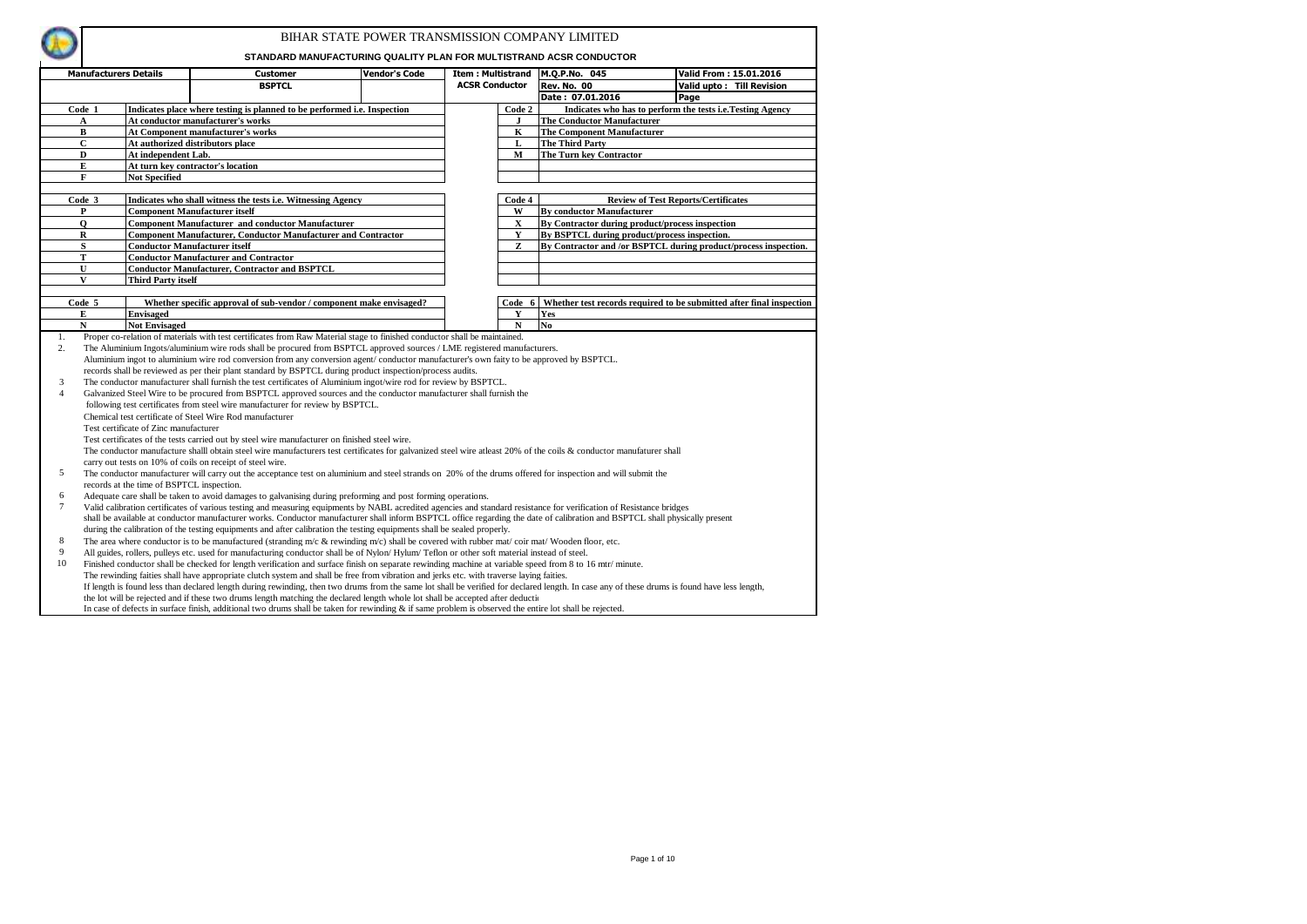

|         | <b>Manufacturers Details</b>                                                                                                                                                                |         | <b>Customer</b>                                                                                                                                                                                 | <b>Vendor's Code</b> | Item : Multistrand   M.Q.P.No. 045 |                  |  |        |                         | Valid From: 15.01.2016 |                           |  |  |
|---------|---------------------------------------------------------------------------------------------------------------------------------------------------------------------------------------------|---------|-------------------------------------------------------------------------------------------------------------------------------------------------------------------------------------------------|----------------------|------------------------------------|------------------|--|--------|-------------------------|------------------------|---------------------------|--|--|
|         |                                                                                                                                                                                             |         |                                                                                                                                                                                                 |                      |                                    |                  |  |        |                         |                        |                           |  |  |
|         |                                                                                                                                                                                             |         | <b>BSPTCL</b>                                                                                                                                                                                   |                      | <b>ACSR Conductor</b>              | Rev. No. 00      |  |        |                         |                        | Valid upto: Till Revision |  |  |
|         |                                                                                                                                                                                             |         |                                                                                                                                                                                                 |                      |                                    | Date: 07.01.2016 |  |        | Page                    |                        |                           |  |  |
| Sr. No. | <b>Components/ Operations</b>                                                                                                                                                               | Type of | <b>Ouantum of Check/</b>                                                                                                                                                                        | Reference            | <b>Acceptance Norms</b>            | Format of        |  |        | <b>Applicable Codes</b> |                        | <b>Remarks</b>            |  |  |
|         | & Description of Test                                                                                                                                                                       | Check   | Sampling with basis                                                                                                                                                                             | document for         |                                    | Record           |  | 2<br>3 | $\overline{4}$          | 5<br>6                 |                           |  |  |
|         |                                                                                                                                                                                             |         | and inside of the flanges of drum. After reeling the conductor, the exposed surface of the outer layer of the conductor shall be wrapped with water proof thick bituminised bamboo paper & then |                      |                                    |                  |  |        |                         |                        |                           |  |  |
|         | transparent plastic sheet.                                                                                                                                                                  |         |                                                                                                                                                                                                 |                      |                                    |                  |  |        |                         |                        |                           |  |  |
| 15      |                                                                                                                                                                                             |         | The wood used in the drum shall preferably be neutral(non corrosive)with pH (aqueous extract) 5.5 to 7.5 and the wood preservative Copper used compound                                         |                      |                                    |                  |  |        |                         |                        |                           |  |  |
|         | shall be avoided.                                                                                                                                                                           |         |                                                                                                                                                                                                 |                      |                                    |                  |  |        |                         |                        |                           |  |  |
| 16      |                                                                                                                                                                                             |         | The manufacturer may supply the conductor in non-returnable painted steel drums. After preparation of steel surface according to IS 9954, synthetic enamel paint shall be applied after one     |                      |                                    |                  |  |        |                         |                        |                           |  |  |
|         | coat of primer.                                                                                                                                                                             |         |                                                                                                                                                                                                 |                      |                                    |                  |  |        |                         |                        |                           |  |  |
| 17      | Conductor manufacturer has to ensure marking of Dispatch Clearances/Instructions no on all drums before dispatch and a copy of Dispatch Clearances/Instructions along with the test reports |         |                                                                                                                                                                                                 |                      |                                    |                  |  |        |                         |                        |                           |  |  |
|         | should be sent to the site along with the dispatches.                                                                                                                                       |         |                                                                                                                                                                                                 |                      |                                    |                  |  |        |                         |                        |                           |  |  |
| 18      |                                                                                                                                                                                             |         | The Lay ratio of any Aluminium layer shall not be greater than the lay ratio of Aluminium layer immediately beneath it.                                                                         |                      |                                    |                  |  |        |                         |                        |                           |  |  |
| 19      |                                                                                                                                                                                             |         | The MQP should be read in conjunction with the applicable technical specification against which the conductor is being manufactured, and                                                        |                      |                                    |                  |  |        |                         |                        |                           |  |  |
|         |                                                                                                                                                                                             |         | in case any contradiction between technical specification / Approved drawing and MOP, detailed mentioned in Technical Specification and Approved drawing shall be final.                        |                      |                                    |                  |  |        |                         |                        |                           |  |  |
| 20      |                                                                                                                                                                                             |         | The conductor manufacturer shall carry out process audits on quaterly basis at galvanized steel wire manufacturer works as per approved MQP of steel wire.                                      |                      |                                    |                  |  |        |                         |                        |                           |  |  |
|         |                                                                                                                                                                                             |         | The audit report shall be made available for BSPTCL review during product inspection/process audits.                                                                                            |                      |                                    |                  |  |        |                         |                        |                           |  |  |
| 21      |                                                                                                                                                                                             |         | IS-398 Part 2 is for below 400KV line & it is used for manuufacturing ACSR Zebra, ACSR panther & ACSR Dog, etc.                                                                                 |                      |                                    |                  |  |        |                         |                        |                           |  |  |
|         |                                                                                                                                                                                             |         | IS 398 part-5 for 400 kV & above line, it is used for manufacturing ACSR Moose, ACSR Snowbird, ACSR Bersimis, ACSR lapwing, etc                                                                 |                      |                                    |                  |  |        |                         |                        |                           |  |  |
| 22      |                                                                                                                                                                                             |         | Standard length & random length of conductor shall be goverened as specified in BSPTCL technical specification.                                                                                 |                      |                                    |                  |  |        |                         |                        |                           |  |  |
| 23      | Rejection & retests shall be as per IS 398 part 5.                                                                                                                                          |         |                                                                                                                                                                                                 |                      |                                    |                  |  |        |                         |                        |                           |  |  |
|         |                                                                                                                                                                                             |         | In case of rejection of the offered lot of conductor/earthwire after testing as per MOP/Technical Specification/IS, the rejected material and the samples already tested shall be scrapped      |                      |                                    |                  |  |        |                         |                        |                           |  |  |
|         | and strictly disposed off as follows:                                                                                                                                                       |         |                                                                                                                                                                                                 |                      |                                    |                  |  |        |                         |                        |                           |  |  |
|         | a)                                                                                                                                                                                          |         | The rejected lot/tested samples shall be clearly identified and stored separately to avoid any mix up with any in-process/finished lot till the same is disposed off.                           |                      |                                    |                  |  |        |                         |                        |                           |  |  |
|         | $\mathbf{b}$                                                                                                                                                                                |         | The supplier shall arrange for cutting of the rejected conductor/earthwire lot in bits & pieces which shall be sold as scrap.                                                                   |                      |                                    |                  |  |        |                         |                        |                           |  |  |
|         | c)                                                                                                                                                                                          |         | In case supplier intends to dispose off rejected material through any other mode, the same shall be done with approval of BSPTCL.                                                               |                      |                                    |                  |  |        |                         |                        |                           |  |  |
|         | d)                                                                                                                                                                                          |         | Necessary supporting documents in regard to (b) and (c) above, shall be submitted for verification of BSPTCL and record shall be maintained at manufacturer's works.                            |                      |                                    |                  |  |        |                         |                        |                           |  |  |
| 24      |                                                                                                                                                                                             |         | The manufacturer shall inform site and concerned inspection office for 1 sample per 500 kM sample selection at site for reaccptance test at TPL or at manufacturer's lab. (Refer Cl in TS)      |                      |                                    |                  |  |        |                         |                        |                           |  |  |
| 25      |                                                                                                                                                                                             |         | The size & acceptance test for different types of conductor shall be carried out as per GTP.                                                                                                    |                      |                                    |                  |  |        |                         |                        |                           |  |  |

- 
-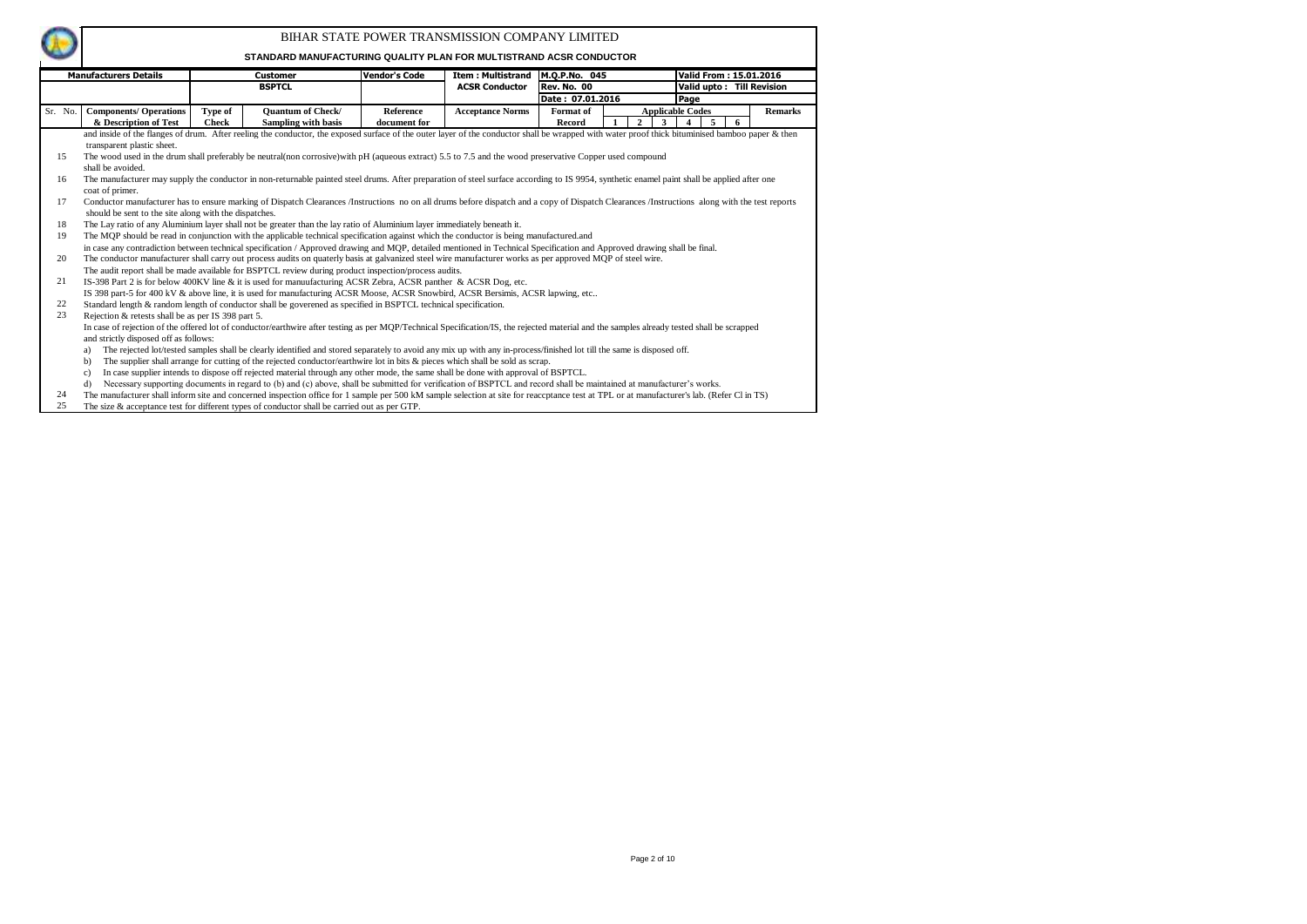|         |                                         |              |                                                                    |                      | BIHAR STATE POWER TRANSMISSION COMPANY LIMITED |                           |                |                |                         |      |   |             |                           |
|---------|-----------------------------------------|--------------|--------------------------------------------------------------------|----------------------|------------------------------------------------|---------------------------|----------------|----------------|-------------------------|------|---|-------------|---------------------------|
|         |                                         |              | STANDARD MANUFACTURING QUALITY PLAN FOR MULTISTRAND ACSR CONDUCTOR |                      |                                                |                           |                |                |                         |      |   |             |                           |
|         | <b>Manufacturers Details</b>            |              | <b>Customer</b>                                                    | <b>Vendor's Code</b> | <b>Item: Multistrand</b>                       | M.Q.P.No. 045             |                |                |                         |      |   |             | Valid From: 15.01.2016    |
|         |                                         |              | <b>BSPTCL</b>                                                      |                      | <b>ACSR Conductor</b>                          | <b>Rev. No. 00</b>        |                |                |                         |      |   |             | Valid upto: Till Revision |
|         |                                         |              |                                                                    |                      |                                                | Date: 07.01.2016          |                |                |                         | Page |   |             |                           |
| Sr. No. | <b>Components/ Operations</b>           | Type of      | <b>Ouantum of Check/</b>                                           | <b>Reference</b>     | <b>Acceptance Norms</b>                        | Format of                 |                |                | <b>Applicable Codes</b> |      |   |             | <b>Remarks</b>            |
|         | & Description of Test                   | <b>Check</b> | Sampling with basis                                                | document for         |                                                | Record                    | -1             | $\overline{2}$ | 3                       | 4    | 5 | 6           |                           |
| А.      | <b>Section: RAW MATERIAL INSPECTION</b> |              |                                                                    |                      |                                                |                           |                |                |                         |      |   |             |                           |
| 1.0     | <b>Aluminium Ingot</b>                  |              | sample per heat of 9 MT or Suppliers TC                            |                      |                                                | Suppliers TC/             | B              | K              | P                       | w    | Е | N           |                           |
|         |                                         |              | furnace capacity and part                                          |                      |                                                | <b>BSPTCL</b>             |                |                |                         |      |   |             |                           |
|         |                                         |              | thereof                                                            |                      |                                                | Report                    |                |                |                         |      |   |             |                           |
| 1.1     | <b>Chemical Composition</b>             | Spectro      | One sample/lot of 100 MT or                                        | IS 4026 and          | AL 99.5 % (min)                                |                           | $\mathbf{A}$   | $\mathbf I$    | S                       | Z    |   | N           |                           |
|         |                                         | Analysis     | part thereof per supplier shall                                    | <b>BSPTCL Spec.</b>  | Cu $0.04$ % (max) Other                        |                           |                |                |                         |      |   |             |                           |
|         |                                         |              | be tested                                                          |                      | elements as per GTP                            |                           |                |                |                         |      |   |             |                           |
|         |                                         |              |                                                                    |                      |                                                |                           |                |                |                         |      |   |             |                           |
| 1.2     | <b>Aluminium Wire Rod</b>               |              | 1 sample per heat of 9 MT or Suppliers TC                          |                      |                                                | Suppliers $\overline{TC}$ | $\overline{B}$ | $\mathbf K$    | P                       | W    | E | $\mathbf N$ |                           |
|         |                                         |              | furnace capacity and part                                          |                      |                                                | <b>BSPTCL</b>             |                |                |                         |      |   |             |                           |
|         |                                         |              | thereof                                                            |                      |                                                | Report/TPL                |                |                |                         |      |   |             |                           |
| 1.2.1   | <b>Chemical Composition</b>             | Spectro      | One sample/lot of 100 MT or                                        | IS 4026 and          | AL 99.5% (min)                                 |                           | A/D            | J/L            | S/V                     | Z    |   | N           |                           |
|         |                                         | Analysis     | part thereof per supplier shall                                    | <b>BSPTCL Spec.</b>  | Cu 0.04 % (max) Other                          |                           |                |                |                         |      |   |             |                           |
|         |                                         |              | be tested                                                          |                      | elements as per GTP                            |                           |                |                |                         |      |   |             |                           |
| 1.2.2   | Diameter                                | Dimensional  | 1 sample from each coil.                                           | IS 5484 and          | Min. 9.00 mm.                                  | Supplier TC &             | A/B            | J/K            | S/P                     | Z.   |   | N           |                           |
|         |                                         |              |                                                                    | <b>BSPTCL Spec.</b>  | Nom. 9.50mm                                    | <b>BSPTCL</b>             |                |                |                         |      |   |             |                           |
|         |                                         |              |                                                                    |                      | Max. 10.00 mm                                  | Report                    |                |                |                         |      |   |             |                           |
| 1.2.3   | <b>Tensile Strength</b>                 | Mechanical   | 1 sample from each coil.                                           | IS 5484 and          | Min. 10.50 to 12                               | Supplier TC &             | A/B            | J/K            | S/P                     | Z    |   | N           |                           |
|         |                                         |              |                                                                    | <b>BSPTCL Spec.</b>  | $Kg/mm2$ for aluminium                         | <b>BSPTCL</b>             |                |                |                         |      |   |             |                           |
|         |                                         |              |                                                                    |                      | strands dia less than 4                        | Report                    |                |                |                         |      |   |             |                           |
| 1.2.4   | Elongation at break                     | Mechanical   | 1 sample from each coil.                                           | IS 5484, IEC 888     | Min. 8 % at 250 mm                             | Supplier TC &             | A/B            | J/K            | S/P                     | Z.   |   | $\mathbf N$ |                           |
|         |                                         |              |                                                                    | and BSPTCL Spec.     | gauge length                                   | <b>BSPTCL</b>             |                |                |                         |      |   |             |                           |
|         |                                         |              |                                                                    |                      |                                                | Report                    |                |                |                         |      |   |             |                           |
| 1.2.5   | Resistivity and Conductivity            | Electrical   | 1 sample from each coil.                                           | IS 5484, IEC 8898    | Maximum resistivity                            | Supplier TC &             | A/B            | J/K            | S/P                     | Z    |   | N           |                           |
|         |                                         |              |                                                                    | and BSPTCL Spec.     | $0.028264$ ohm mm <sup>2</sup> /               | <b>BSPTCL</b>             |                |                |                         |      |   |             |                           |
|         |                                         |              |                                                                    |                      | metre at 20°C. Min.                            | Report                    |                |                |                         |      |   |             |                           |
| 1.2.6   | Cleanliness and surface                 | Visual       | 100% on each coil                                                  | <b>BSPTCL Spec</b>   | The wire rod shall be                          | Supplier TC &             | A/B            | J/K            | S/P                     | Z    | ÷ | N           |                           |
|         | smoothness                              |              |                                                                    |                      | free from                                      | <b>BSPTCL</b>             |                |                |                         |      |   |             |                           |
|         |                                         |              |                                                                    |                      | pipes, laps, cracks, twists,                   | Report                    |                |                |                         |      |   |             |                           |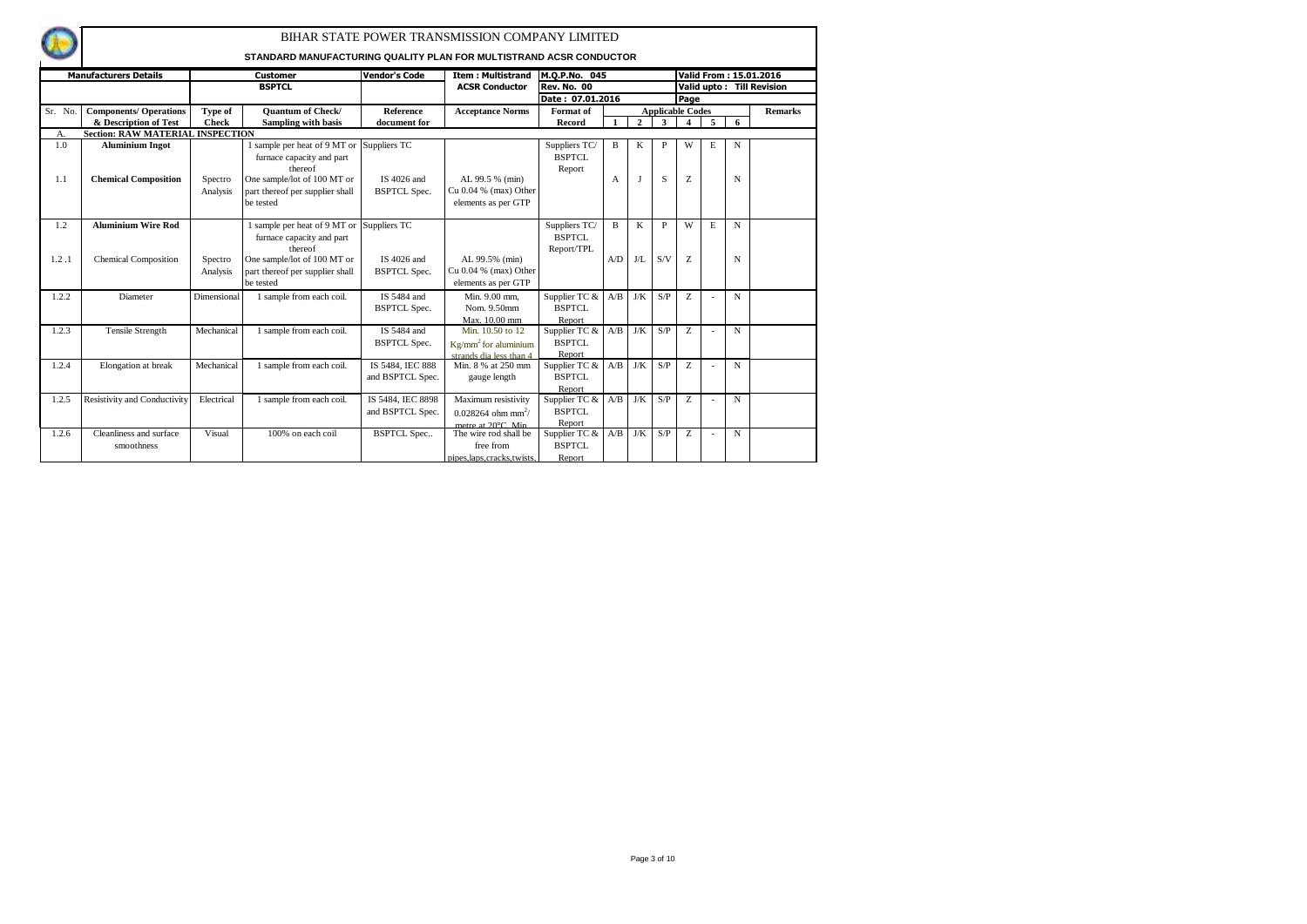|         | <b>Manufacturers Details</b>   |              | Customer                        | <b>Vendor's Code</b> | <b>Item: Multistrand</b>             | M.Q.P.No. 045      |                |                |                         |      |   |             | Valid From: 15.01.2016    |
|---------|--------------------------------|--------------|---------------------------------|----------------------|--------------------------------------|--------------------|----------------|----------------|-------------------------|------|---|-------------|---------------------------|
|         |                                |              | <b>BSPTCL</b>                   |                      | <b>ACSR Conductor</b>                | <b>Rev. No. 00</b> |                |                |                         |      |   |             | Valid upto: Till Revision |
|         |                                |              |                                 |                      |                                      | Date: 07.01.2016   |                |                |                         | Page |   |             |                           |
| Sr. No. | <b>Components/ Operations</b>  | Type of      | <b>Ouantum of Check/</b>        | Reference            | <b>Acceptance Norms</b>              | Format of          |                |                | <b>Applicable Codes</b> |      |   |             | <b>Remarks</b>            |
|         | & Description of Test          | <b>Check</b> | <b>Sampling with basis</b>      | document for         |                                      | Record             |                | $\overline{2}$ | 3                       | 4    | 5 | 6           |                           |
| 2.0     | <b>High Tensile Galvanized</b> |              |                                 |                      |                                      | Supplier TC        | $\overline{B}$ | K              | P                       | W    | E | N           |                           |
| 2.1.0   | <b>Chemical Analysis</b>       | Chemical     | One sample/lot of 100 MT or     | <b>BSPTCL Spec.</b>  | C 0.50 to 0.85 %                     | TPL report         | D              | L              | V                       | Z    |   | N           |                           |
|         |                                |              | part thereof per supplier to be |                      | Mn 0.50 to 1.10 %                    |                    |                |                |                         |      |   |             |                           |
|         |                                |              | tested on receipt by conductor  |                      | Si 0.10 to 0.35 %                    |                    |                |                |                         |      |   |             |                           |
|         |                                |              | manufacturer                    |                      | P 0.035 % (max)                      |                    |                |                |                         |      |   |             |                           |
|         |                                |              |                                 |                      | S 0.045 % (max)                      |                    |                |                |                         |      |   |             |                           |
|         |                                |              |                                 |                      |                                      |                    |                |                |                         |      |   |             |                           |
| 2.1.2   | Diameter                       |              | Dimensional 20 % Coils per lot  | IS 398 Pt.-2.Pt-5.   | As per Approved                      | Suppliers TC       | B              | K              | $\mathbf{P}$            | Z    |   | N           |                           |
|         |                                |              | 10% Coils per lot               | IEC 888 &            |                                      | <b>BSPTCL</b>      | A              |                | S                       | Z    |   | N           |                           |
|         |                                |              |                                 | <b>BSPTCL Spec.</b>  |                                      | Report             |                |                |                         |      |   |             |                           |
| 2.1.3   | Tensile Strength/ Breaking     | Mechanical   | 20 % Coils per lot              | IS 398 Pt.-2, Pt-5,  | As per Approved                      | Suppliers TC       | B              | K              | P                       | Z    |   | N           |                           |
|         | Load                           |              | 10% Coils per lot               | IEC 888 &            | Technical specification              | <b>BSPTCL</b>      | A              |                | S                       | Z    |   | N           |                           |
|         |                                |              |                                 | <b>BSPTCL Spec.</b>  |                                      | Report             |                |                |                         |      |   |             |                           |
| 2.1.4   | Elongation at break            | Mechanical   | 20 % Coils per lot              | IS 398 Pt.-2, Pt-5,  | Min.4.0 % at 250 mm                  | Suppliers TC       | B              | K              | $\mathbf{P}$            | Ζ    |   | N           |                           |
|         |                                |              | 10% Coils per lot               | IEC 888 &            | gauge length.                        | <b>BSPTCL</b>      | A              |                | S                       | Z    |   | N           |                           |
|         |                                |              |                                 | <b>BSPTCL Spec.</b>  |                                      | Report             |                |                |                         |      |   |             |                           |
| 2.1.5   | <b>Torsion Test</b>            | Mechanical   | 20 % Coils per lot              | IS 398 Pt.-2, Pt-5,  | Min.18 twist on a gauge Suppliers TC |                    | B              | K              | $\mathbf{P}$            | Z    |   | N           |                           |
|         |                                |              | 10% Coils per lot               | IEC 888 &            | length of 100xdiameter BSPTCL        |                    | A              |                | S                       | Z    |   | N           |                           |
|         |                                |              |                                 | <b>BSPTCL Spec.</b>  | of wire                              | Report             |                |                |                         |      |   |             |                           |
| 2.1.6   | <b>Wrapping Test</b>           | Mechanical   | 20 % Coils per lot              | IS 398 Pt.-2, Pt- 5, | Wrap-8, unwrap-6 &                   | Suppliers TC       | B              | K              | P                       | Z    |   | N           |                           |
|         |                                |              |                                 | IEC 888 &            | wrap-6 On a mendrel                  |                    |                |                |                         |      |   |             |                           |
|         |                                |              |                                 | <b>BSPTCL Spec.</b>  | having diameter equal                |                    |                |                |                         |      |   |             |                           |
|         |                                |              | 10% Coils per lot               |                      | to 4 x diameter of wire. BSPTCL      |                    | A              | I              | S                       | Z    |   | $\mathbf N$ |                           |
|         |                                |              |                                 |                      | The wire shall not                   | Report             |                |                |                         |      |   |             |                           |
|         |                                |              |                                 |                      | break.                               |                    |                |                |                         |      |   |             |                           |
|         |                                |              |                                 |                      |                                      |                    |                |                |                         |      |   |             |                           |
|         |                                |              |                                 |                      |                                      |                    |                |                |                         |      |   |             |                           |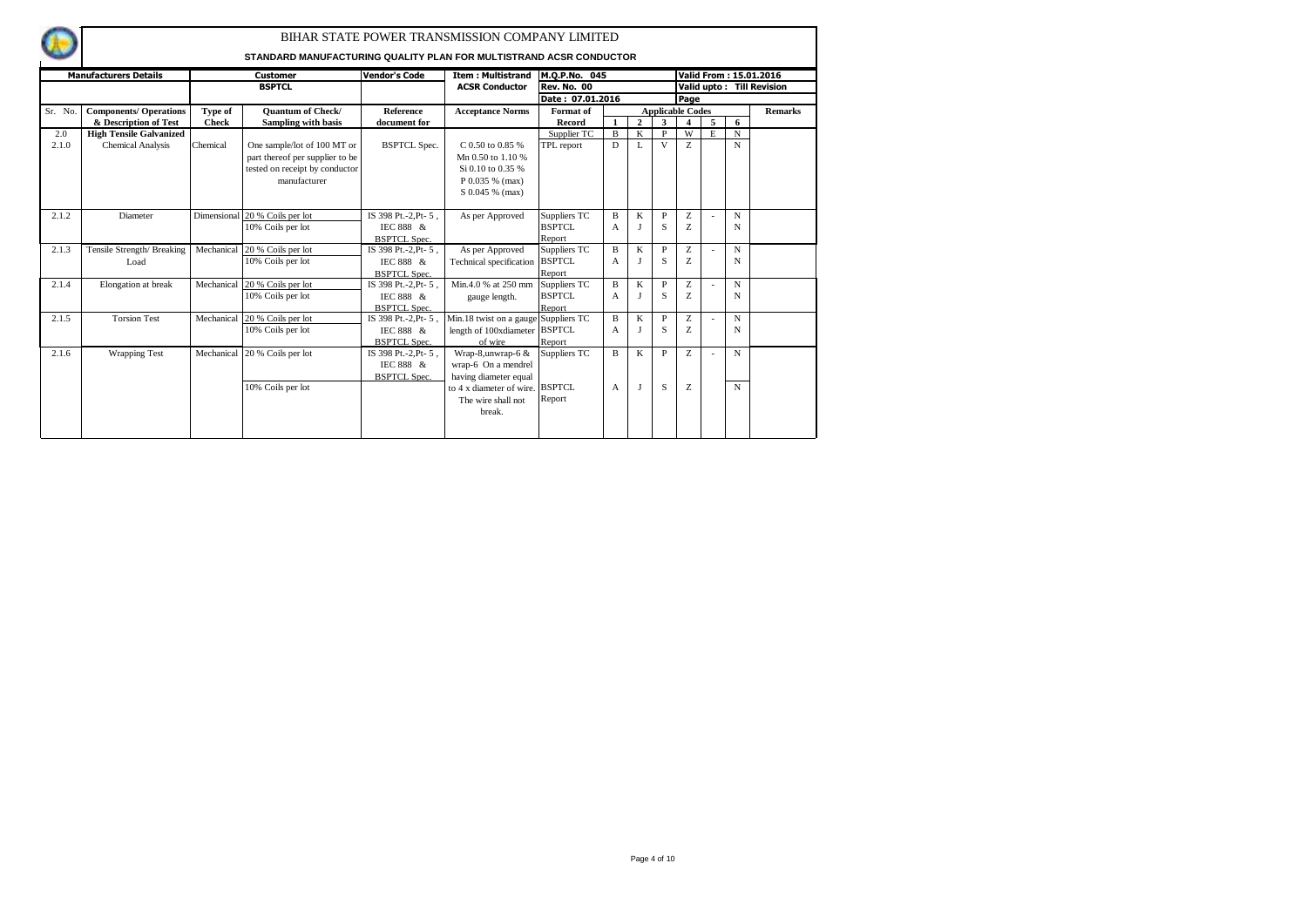|           | <b>Manufacturers Details</b>         |              | <b>Customer</b>                                | Vendor's Code        | <b>Item: Multistrand</b> | M.Q.P.No. 045      |              |                |                         |                |                |             | Valid From: 15.01.2016    |
|-----------|--------------------------------------|--------------|------------------------------------------------|----------------------|--------------------------|--------------------|--------------|----------------|-------------------------|----------------|----------------|-------------|---------------------------|
|           |                                      |              | <b>BSPTCL</b>                                  |                      | <b>ACSR Conductor</b>    | <b>Rev. No. 00</b> |              |                |                         |                |                |             | Valid upto: Till Revision |
|           |                                      |              |                                                |                      |                          | Date: 07.01.2016   |              |                |                         | Page           |                |             |                           |
| Sr. No.   | <b>Components/ Operations</b>        | Type of      | <b>Ouantum of Check/</b>                       | <b>Reference</b>     | <b>Acceptance Norms</b>  | Format of          |              |                | <b>Applicable Codes</b> |                |                |             | <b>Remarks</b>            |
|           | & Description of Test                | <b>Check</b> | <b>Sampling with basis</b>                     | document for         |                          | Record             | $\mathbf{1}$ | $\overline{2}$ | 3                       | $\overline{4}$ | 5              | 6           |                           |
| 2.1.7     | <b>Adhesion Test</b>                 |              | Mechanical 20 % Coils per lot                  | IS 4826 and          | The Zinc coating shall   | Suppliers TC       | B            | $\mathbf K$    | $\overline{P}$          | Ζ              | $\overline{a}$ | ${\bf N}$   |                           |
|           |                                      |              |                                                | <b>BSPTCL Spec.</b>  | remain adherent to the   |                    |              |                |                         |                |                |             |                           |
|           |                                      |              | 10% Coils per lot                              |                      | steel wire when wound    | <b>BSPTCL</b>      | A            | $\bf{J}$       | S                       | Z              |                | $\mathbf N$ |                           |
|           |                                      |              |                                                |                      | 10 turns on a mandrel    | Report             |              |                |                         |                |                |             |                           |
|           |                                      |              |                                                |                      | having diameter equal    |                    |              |                |                         |                |                |             |                           |
|           |                                      |              |                                                |                      | to 4 x The diameter of   |                    |              |                |                         |                |                |             |                           |
|           |                                      |              |                                                |                      | wire                     |                    |              |                |                         |                |                |             |                           |
|           |                                      |              |                                                |                      |                          |                    |              |                |                         |                |                |             |                           |
| 2.1.8     | Preece Test (Dip Test)               | Chemical     | 20 % Coils per lot                             | IS 4826 and          | As per Approved          | Suppliers TC       | B            | $\mathbf K$    | $\overline{P}$          | Z              | ÷,             | $\mathbf N$ |                           |
|           |                                      |              | 10% Coils per lot                              | <b>BSPTCL</b> Spec.  | Technical specification  | <b>BSPTCL</b>      | A            | J              | S                       | Z              |                | $\mathbf N$ |                           |
|           |                                      |              |                                                |                      |                          | Report             |              |                |                         |                |                |             |                           |
| 2.1.9     | Mass of Zinc coating                 | Chemical     | 20 % Coils per lot                             | IS 4826, IS 6745 and | As per Approved          | Suppliers TC       | $\mathbf B$  | $\mathbf K$    | $\mathbf{P}$            | Z              | L,             | $\mathbf N$ |                           |
|           |                                      |              | 10% Coils per lot                              | <b>BSPTCL Spec.</b>  | Technical specification  | <b>BSPTCL</b>      | A            | J              | S                       | Z              |                | N           |                           |
|           |                                      |              |                                                |                      |                          | Report             |              |                |                         |                |                |             |                           |
| 2.1.10    | Surface finish of GS Wire            | Visual       | 100 % Coils per lot                            | IS 398 Pt.-2, Pt-5,  | The Wires shall be       | Suppliers TC       | B            | K              | $\mathbf{P}$            | Ζ              |                | $\mathbf N$ |                           |
|           | coils                                |              | 100 % Coils per lot                            | IEC 888 &            | smooth, uniform and      | <b>BSPTCL</b>      | A            | $\bf{J}$       | S                       | Z              |                | $\mathbf N$ |                           |
|           |                                      |              |                                                | <b>BSPTCL Spec.</b>  | free from imperfections  | Report             |              |                |                         |                |                |             |                           |
|           |                                      |              |                                                |                      | such as spills, splits,  |                    |              |                |                         |                |                |             |                           |
|           |                                      |              |                                                |                      | scale inclusion, die     |                    |              |                |                         |                |                |             |                           |
|           |                                      |              |                                                |                      | marks, scratches.        |                    |              |                |                         |                |                |             |                           |
|           |                                      |              |                                                |                      | abrasion, blow holes     |                    |              |                |                         |                |                |             |                           |
|           |                                      |              |                                                |                      | etc.                     |                    |              |                |                         |                |                |             |                           |
| 2.1.11    | Check for Joints                     | Visual       | 100 % Coils per lot                            | IS 398 Pt.-2, Pt-5,  | There shall be NO        | Suppliers TC       | B            | K              | $\overline{P}$          | Ζ              |                | $\mathbf N$ |                           |
|           |                                      |              | 100 % Coils per lot                            | IEC 888 &            | <b>JOINT</b>             | <b>BSPTCL</b>      | A            | J              | S                       | Z              |                | N           |                           |
|           |                                      |              |                                                | <b>BSPTCL Spec.</b>  |                          | Report             |              |                |                         |                |                |             |                           |
| 2.1.12    | Purity of Zinc                       | Chemical     | 1 sample for every lot of 100                  | IS 209, IEC 888/1987 | Min. Purity of Zinc      | Suppliers TC       | D            | L              | $\mathbf{V}$            | Z              |                | $\mathbf N$ |                           |
|           |                                      |              | MT or part thereof                             | and BSPTCL Spec.     | 99.95 %                  |                    |              |                |                         |                |                |             |                           |
|           |                                      |              |                                                |                      |                          |                    |              |                |                         |                |                |             |                           |
| <b>B.</b> | <b>SECTION:IN PROCESS INSPECTION</b> |              |                                                |                      |                          |                    |              |                |                         |                |                |             |                           |
| 3.0       | <b>Aluminium Drawn Wire</b>          |              |                                                |                      |                          |                    |              |                |                         | W              |                |             |                           |
| 3.0.1     | Diameter of Drawn                    | Dimensional  | one sample from first, middle                  | IS 398-P-2 &5 and    | As per Approved          | <b>BSPTCL</b>      | $\mathbf{A}$ | $\bf{J}$       | S                       |                |                | $\mathbf N$ |                           |
|           | Aluminium Wire                       |              | & last drawn wire coil from                    | <b>BSPTCL Spec.</b>  | Technical specification  | Report             |              |                |                         |                |                |             |                           |
| 3.0.2     | Breaking Load/Tensile                | Mechanical   | each wire rod<br>one sample from first, middle | IS 398-P-2 &5 and    | As per Approved          | <b>BSPTCL</b>      | $\mathbf{A}$ | J              | S                       | W              | $\overline{a}$ | $\mathbf N$ |                           |
|           |                                      |              | & last drawn wire coil from                    |                      | Technical specification  |                    |              |                |                         |                |                |             |                           |
|           | strength                             |              | each wire rod                                  | <b>BSPTCL Spec.</b>  |                          | Report             |              |                |                         |                |                |             |                           |
| 3.0.3     | Resistance                           | Electrical   | one sample from first, middle                  | IS 398-P-2 &5 and    | As per Approved          | <b>BSPTCL</b>      | $\mathbf{A}$ | J              | S                       | W              |                | $\mathbf N$ |                           |
|           |                                      |              | & last drawn wire coil from                    | <b>BSPTCL Spec.</b>  | Technical specification  | Report             |              |                |                         |                |                |             |                           |
|           |                                      |              | each wire rod                                  |                      |                          |                    |              |                |                         |                |                |             |                           |
| 3.0.4     | <b>Wrapping Test</b>                 | Mechanical   | one sample from first, middle                  | IS 398-P-2 &5 and    | Wrap-8,unwrap-6 &        | <b>BSPTCL</b>      | $\mathbf{A}$ | $\mathbf{I}$   | S                       | W              | L.             | $\mathbf N$ |                           |
|           |                                      |              | & last drawn wire coil from                    | <b>BSPTCL Spec.</b>  | wrap-6 turns on the      | Report             |              |                |                         |                |                |             |                           |
|           |                                      |              | each wire rod                                  |                      | wire itself. The wire    |                    |              |                |                         |                |                |             |                           |
|           |                                      |              |                                                |                      | shall not break.         |                    |              |                |                         |                |                |             |                           |
|           |                                      |              |                                                |                      |                          |                    |              |                |                         |                |                |             |                           |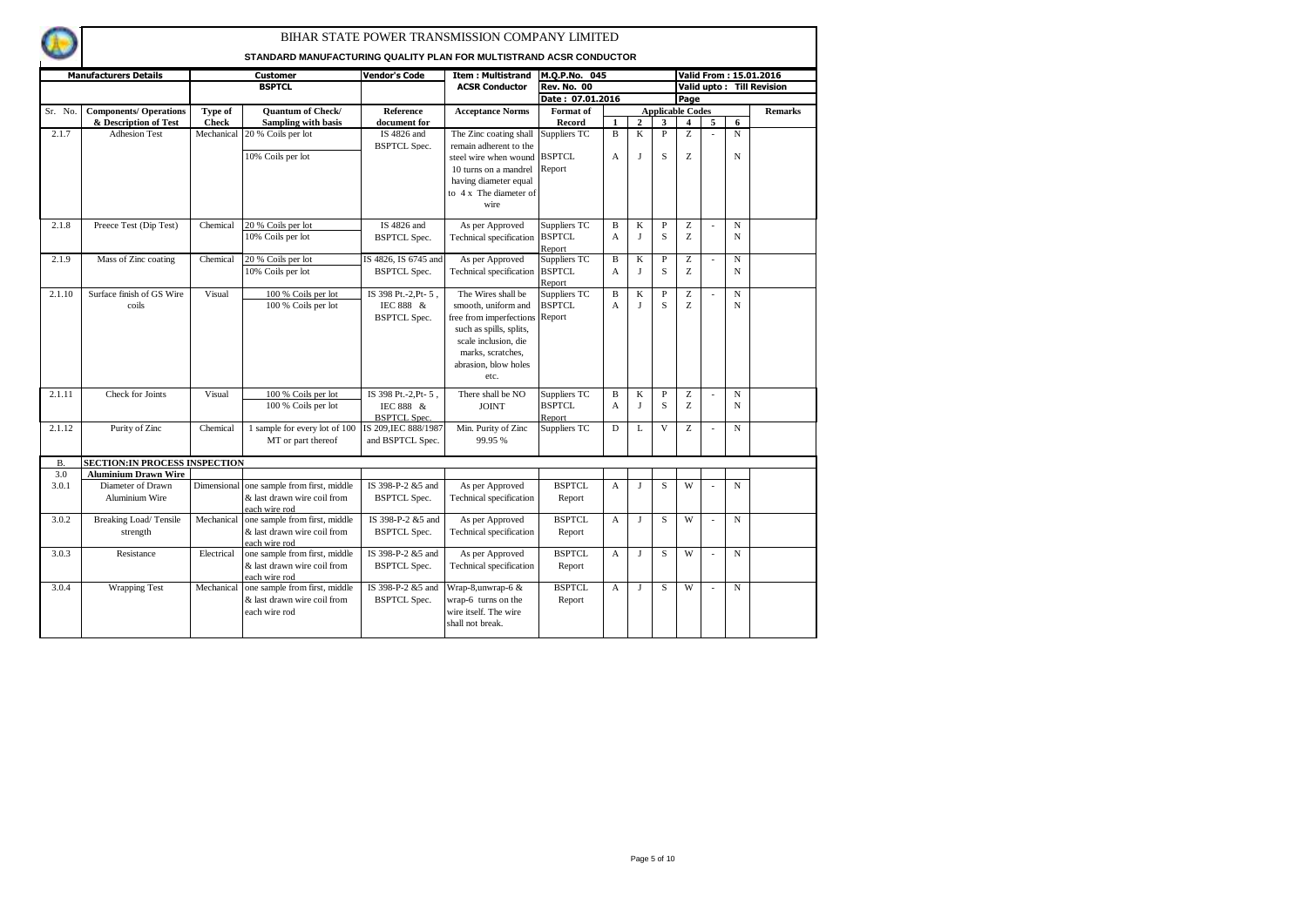

|         | <b>Manufacturers Details</b>                               |                            | <b>Customer</b>                    | <b>Vendor's Code</b>                    | <b>Item: Multistrand</b>                                                                                                                                                                                                                                                                                                                                                                           | M.Q.P.No. 045           |                           |              |                   |                         |        |            | Valid From: 15.01.2016    |
|---------|------------------------------------------------------------|----------------------------|------------------------------------|-----------------------------------------|----------------------------------------------------------------------------------------------------------------------------------------------------------------------------------------------------------------------------------------------------------------------------------------------------------------------------------------------------------------------------------------------------|-------------------------|---------------------------|--------------|-------------------|-------------------------|--------|------------|---------------------------|
|         |                                                            |                            | <b>BSPTCL</b>                      |                                         | <b>ACSR Conductor</b>                                                                                                                                                                                                                                                                                                                                                                              | <b>Rev. No. 00</b>      |                           |              |                   |                         |        |            | Valid upto: Till Revision |
|         |                                                            |                            |                                    |                                         |                                                                                                                                                                                                                                                                                                                                                                                                    | Date: 07.01.2016        |                           |              |                   | Page                    |        |            |                           |
| Sr. No. | <b>Components/ Operations</b>                              | Type of                    | Quantum of Check/                  | Reference                               | <b>Acceptance Norms</b>                                                                                                                                                                                                                                                                                                                                                                            | Format of               |                           |              |                   | <b>Applicable Codes</b> |        |            | <b>Remarks</b>            |
|         | & Description of Test                                      | <b>Check</b>               | Sampling with basis                | document for                            |                                                                                                                                                                                                                                                                                                                                                                                                    | <b>Record</b>           | $\mathbf{1}$              | $\mathbf{2}$ | 3                 | $\overline{4}$          | 5      | 6          |                           |
| 4.0     | <b>Steel Stranding Process</b>                             |                            |                                    |                                         |                                                                                                                                                                                                                                                                                                                                                                                                    |                         |                           |              |                   |                         |        |            |                           |
| 4.1     | Lay Ratio/ Direction &<br>Compactness                      | Measuremen<br>t and Visual | At the beginning of Each set<br>up | IS 398-P-2 &5 and<br><b>BSPTCL Spec</b> | As per Approved<br>Technical specification                                                                                                                                                                                                                                                                                                                                                         | <b>BSPTCL</b><br>Report | A                         | J            | S                 | W                       |        | N          |                           |
| 4.2     | Pre-forming and post<br>forming of Steel core              | Visual                     | One sample from each length        | IS 398-P-2 &5 and<br><b>BSPTCL Spec</b> | No Spreading of strands<br>when composite core<br>wire is cut                                                                                                                                                                                                                                                                                                                                      | <b>BSPTCL</b><br>Report | A                         | $_{\rm J}$   | S                 | W                       |        | $_{\rm N}$ |                           |
| 4.3     | Check for Joints                                           | Visual                     | 100 % on each drum                 | IS 398-P-2 &5 and<br><b>BSPTCL Spec</b> | There shall be NO<br><b>JOINT</b>                                                                                                                                                                                                                                                                                                                                                                  | <b>BSPTCL</b><br>Report | $\boldsymbol{\mathsf{A}}$ | $_{\rm J}$   | $\mathbf S$       | W                       | $\sim$ | ${\bf N}$  |                           |
| 4.4     | surface smoothness                                         | Visual                     | 100 % on each drum                 | IS 398-P-2 &5 and<br><b>BSPTCL Spec</b> | The wire shall be free<br>from defects                                                                                                                                                                                                                                                                                                                                                             | <b>BSPTCL</b><br>Report | A                         | J            | S                 | W                       | $\sim$ | $_{\rm N}$ |                           |
| 5.0     | <b>Final Conductor</b><br><b>Stranding Process</b>         |                            |                                    |                                         |                                                                                                                                                                                                                                                                                                                                                                                                    |                         |                           |              |                   |                         |        |            |                           |
| 5.1     | Lay Ratio/ Direction &<br>Compactness                      | Physical                   | At the beginning of Each set<br>up | IS 398-P-2 &5 and<br><b>BSPTCL Spec</b> | As per Approved<br>Technical specification                                                                                                                                                                                                                                                                                                                                                         | <b>BSPTCL</b><br>Report | A                         | J            | S                 | W                       | $\sim$ | Y          |                           |
| 5.20    | Check for Joints                                           | Visual                     | 100 % on each drum                 | IS 398-P-2 &5 and<br><b>BSPTCL Spec</b> | There shall be NO<br>JOINT in on the<br>outermost layer. Joints<br>are allowed in inner<br>layers but no two such<br>joints shall be less than<br>15 meters apart in<br>completed conductor.                                                                                                                                                                                                       | <b>BSPTCL</b><br>Report | A                         | $_{\rm J}$   | $\mathbf S$       | W                       | $\sim$ | $_{\rm N}$ |                           |
| 5.30    | Surface smoothness of<br>Strands and stranded<br>conductor | Visual                     | 100%                               | IS 398-P-2 &5 and<br><b>BSPTCL Spec</b> | The finished conductor<br>shall be smooth,<br>compact, uniform and<br>free from all<br>imperfections including<br>kinks (protrusion of<br>wires), wires cross<br>over, over riding,<br>looseness (wire being<br>dislocated by<br>finger/hand pressure<br>and or unusual bangle<br>noise on tapping),<br>material inclusions,<br>white rust, powder<br>formation or black spot,<br>dirt, grit, etc. | <b>BSPTCL</b><br>Report | A                         | J            | S                 | W                       |        | $_{\rm N}$ |                           |
| 5.40    | Conductor Packing (in<br>process)                          | Visual                     | 100%                               | IS 398-P-2 &5 and<br><b>BSPTCL Spec</b> | Medium grade<br>Kraft/crepe paper shall<br>be used in between the<br>layers of conductor.<br>After reeling the<br>conductor, the exposed<br>surface of the outermost<br>layer of conductor shall<br>be wrapped with water<br>proof thick bituminized<br>paper.                                                                                                                                     | <b>BSPTCL</b><br>Report | A                         | J            | S<br>Page 6 of 10 | W                       | . –    | N          |                           |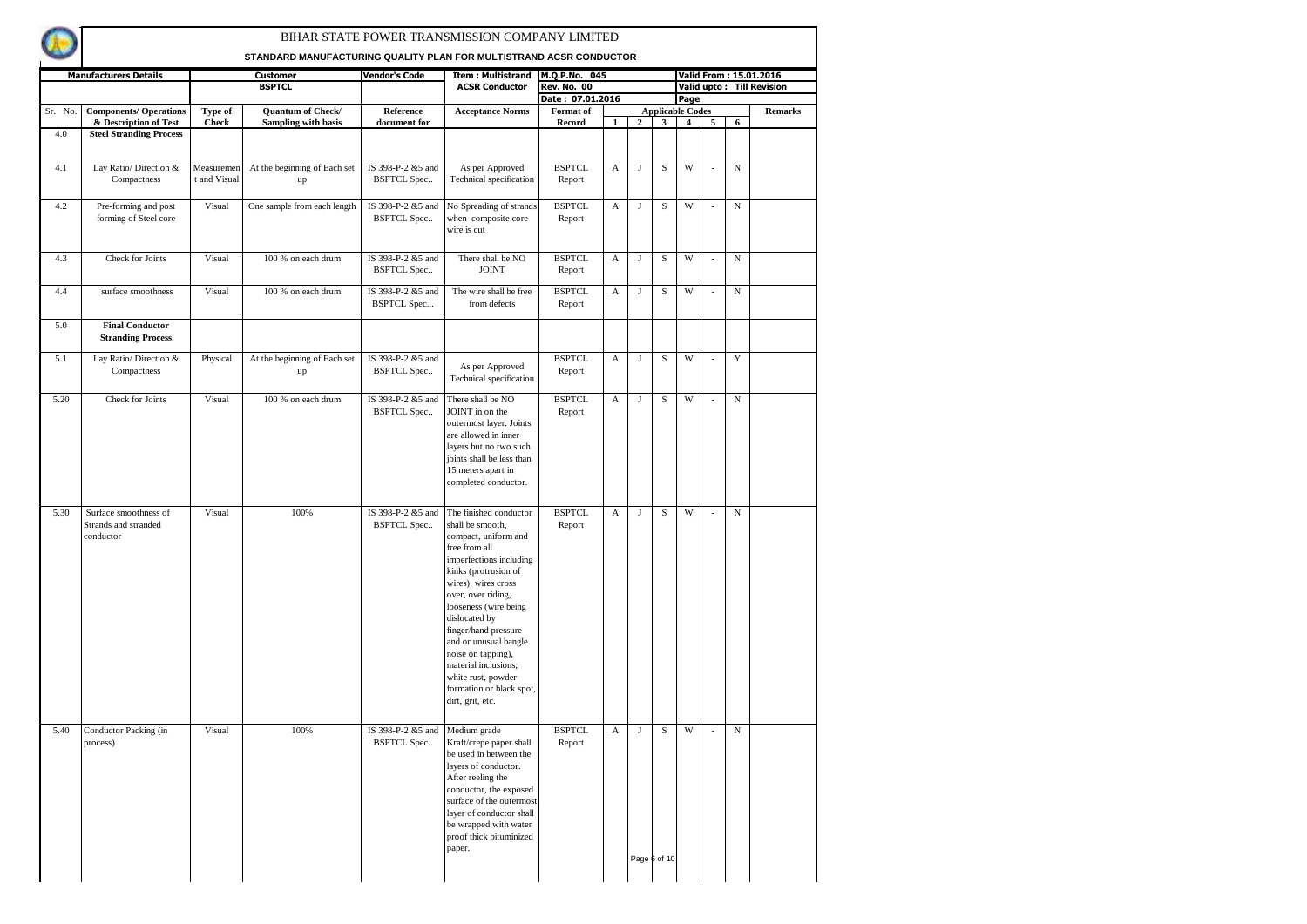

| C.      | <b>Section: FINAL TESTING</b>   |              |                                      |                     |                                                                    |                    |                |              |              |                         |   |   |                           |
|---------|---------------------------------|--------------|--------------------------------------|---------------------|--------------------------------------------------------------------|--------------------|----------------|--------------|--------------|-------------------------|---|---|---------------------------|
| 6.0     | <b>Routine Test on Finished</b> |              |                                      |                     |                                                                    |                    |                |              |              |                         |   |   |                           |
| 6.1.    | All acceptance tests            |              | 20 % of the drums                    | IS 398-P-2 &5 and   | Shall pass all the                                                 | BSPTCL             | $\overline{A}$ |              | S            | Z                       |   | N |                           |
|         |                                 |              |                                      | <b>BSPTCL Spec</b>  | requirements.                                                      | Report             |                |              |              |                         |   |   |                           |
| 6.2     | Check for Joints.Surface        |              | 100 % on each drum                   | IS 398-P-2 &5 and   | Shall pass all the                                                 | <b>BSPTCL</b>      | A              |              | S            | Z                       |   | N |                           |
|         | condition of strands and        |              |                                      | <b>BSPTCL Spec</b>  | requirements.                                                      | Report             |                |              |              |                         |   |   |                           |
|         | <b>Manufacturers Details</b>    |              | <b>Customer</b>                      | Vendor's Code       | <b>Item: Multistrand</b>                                           | M.Q.P.No. 045      |                |              |              |                         |   |   | Valid From: 15.01.2016    |
|         |                                 |              | <b>BSPTCL</b>                        |                     | <b>ACSR Conductor</b>                                              | <b>Rev. No. 00</b> |                |              |              |                         |   |   | Valid upto: Till Revision |
|         |                                 |              |                                      |                     |                                                                    | Date: 07.01.2016   |                |              |              | Page                    |   |   |                           |
| Sr. No. | <b>Components/ Operations</b>   | Type of      | <b>Ouantum of Check/</b>             | Reference           | <b>Acceptance Norms</b>                                            | Format of          |                |              |              | <b>Applicable Codes</b> |   |   | <b>Remarks</b>            |
|         | & Description of Test           | <b>Check</b> | Sampling with basis                  | document for        |                                                                    | Record             |                | $\mathbf{2}$ | 3            | $\overline{4}$          | 5 | 6 |                           |
| 7.0     |                                 |              |                                      |                     | <b>Acceptance Tests on Finished Conductor.</b>                     |                    |                |              |              |                         |   |   |                           |
|         |                                 |              |                                      |                     |                                                                    |                    |                |              |              |                         |   |   |                           |
| 7.1     | Lay Ratio / Direction &         | Physical     | One sample from every 10             | IS 398-P-2 &5 and   | As per Approved                                                    | Inspection test    | $\overline{A}$ |              | $\mathbf{U}$ | Y                       |   | Y |                           |
|         | Compactness                     |              | Drums or part thereof                | <b>BSPTCL Spec.</b> | Technical specification                                            | report             |                |              |              |                         |   |   |                           |
| 7.2     |                                 |              |                                      |                     | <b>Acceptance Tests on Aluminum Strands of Finished Conductor.</b> |                    |                |              |              |                         |   |   |                           |
| 7.2.1   | Diameter of Aluminium           |              | Dimensional One sample from every 10 | IS 398-P-2 &5 and   | As per Approved                                                    | Inspection test    | A              |              | $\mathbf{U}$ | Y                       |   | Y |                           |
|         | strands                         |              | Drums or part thereof                | <b>BSPTCL Spec.</b> | Technical specification                                            | report             |                |              |              |                         |   |   |                           |
|         |                                 |              |                                      |                     |                                                                    |                    |                |              |              |                         |   |   |                           |
| 7.2.2   | Breaking Load/Tensile           | Mechanical   | One sample from every 10             | IS 398-P-2 &5 and   | As per Approved                                                    | Inspection test    | $\overline{A}$ | $_{\rm T}$   | $\mathbf{U}$ | Y                       |   | Y |                           |
|         | strength                        |              | Drums or part thereof                | <b>BSPTCL Spec.</b> | Technical specification                                            | report             |                |              |              |                         |   |   |                           |
|         |                                 |              |                                      |                     |                                                                    |                    |                |              |              |                         |   |   |                           |
| 7.2.3   | Resistance                      | Electrical   | One sample from every 10             | IS 398-P-2 &5 and   | As per Approved                                                    | Inspection test    | $\overline{A}$ | T            | $\mathbf{U}$ | Y                       |   | Y |                           |
|         |                                 |              | Drums or part thereof                | <b>BSPTCL Spec.</b> | Technical specification                                            | report             |                |              |              |                         |   |   |                           |
|         |                                 |              |                                      |                     |                                                                    |                    |                |              |              |                         |   |   |                           |
| 7.2.4   | <b>Wrapping Test</b>            | Mechanical   | One sample from every 10             | IS 398-P-2 &5 and   | As per Approved                                                    | Inspection test    | $\mathsf{A}$   | J            | $\mathbf{U}$ | Y                       |   | Y |                           |
|         |                                 |              | Drums or part thereof                | <b>BSPTCL Spec.</b> | Technical                                                          | report             |                |              |              |                         |   |   |                           |
|         |                                 |              |                                      |                     | specification/relevant                                             |                    |                |              |              |                         |   |   |                           |
|         |                                 |              |                                      |                     | standard                                                           |                    |                |              |              |                         |   |   |                           |
| 7.2.5   | UTS test on welded joints       | Mechanical   | 5 specimen against each lot          | IS 398-P-2 &5 and   | The minimum breaking                                               | Inspection test    | A              | T            | $\mathbf{U}$ | Y                       |   | Y |                           |
|         | of Aluminium strands by         |              |                                      | <b>BSPTCL Spec.</b> | load shall be not less                                             | report             |                |              |              |                         |   |   |                           |
|         | cold pressure butt welding      |              |                                      |                     | than the specified value                                           |                    |                |              |              |                         |   |   |                           |
|         | machine                         |              |                                      |                     | in Data Sheet                                                      |                    |                |              |              |                         |   |   |                           |
|         |                                 |              |                                      |                     |                                                                    |                    |                |              |              |                         |   |   |                           |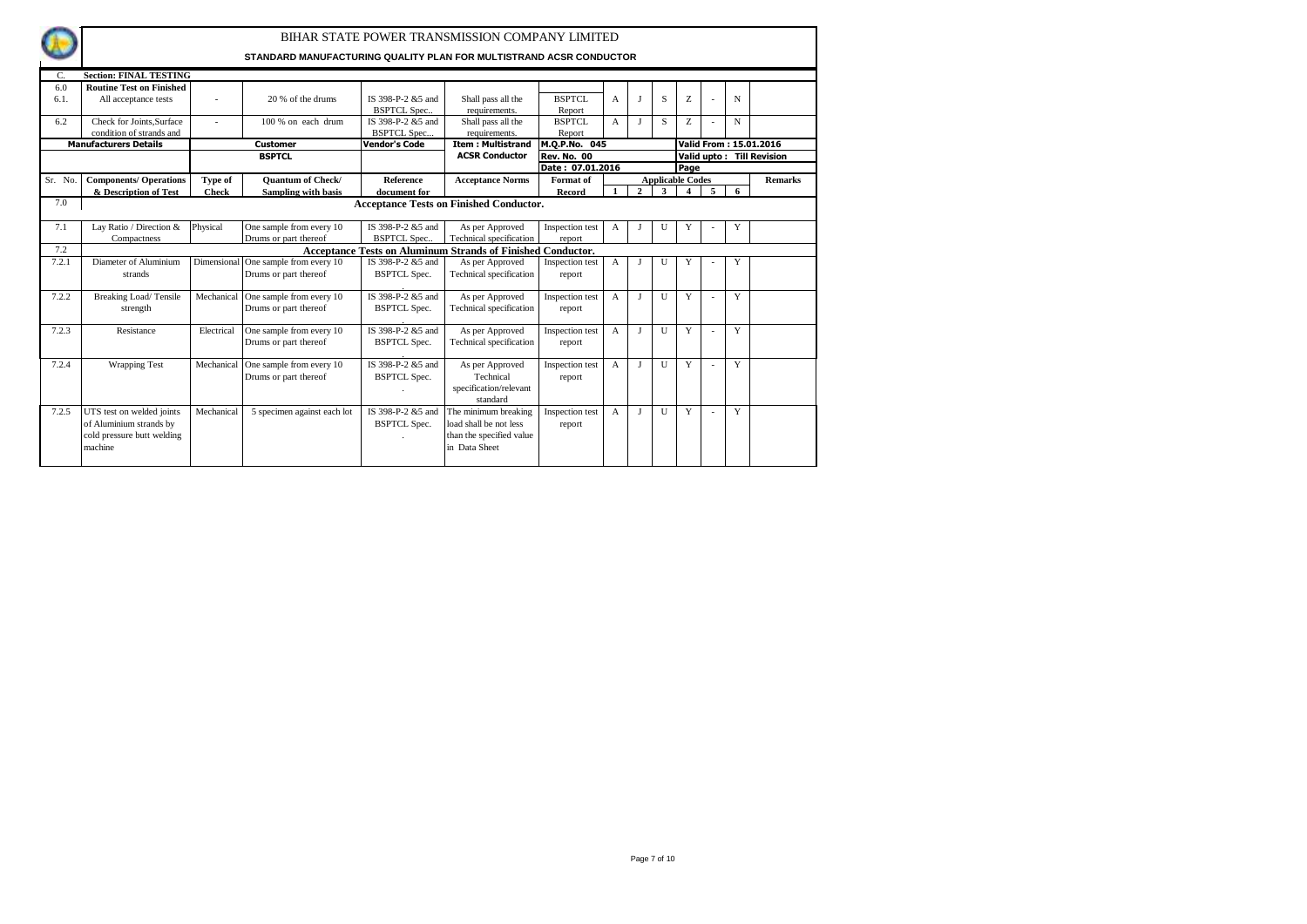|              |                                   |             | STANDARD MANUFACTURING QUALITY PLAN FOR MULTISTRAND ACSR CONDUCTOR |                                                              | BIHAR STATE POWER TRANSMISSION COMPANY LIMITED                                                                                      |                           |                |              |                |   |                |             |  |
|--------------|-----------------------------------|-------------|--------------------------------------------------------------------|--------------------------------------------------------------|-------------------------------------------------------------------------------------------------------------------------------------|---------------------------|----------------|--------------|----------------|---|----------------|-------------|--|
|              |                                   |             |                                                                    |                                                              |                                                                                                                                     |                           |                |              |                |   |                |             |  |
| 7.3<br>7.3.1 | Diameter                          | Dimensional | One sample from every 10<br>Drums or part thereof                  | IS 398-P-2, 5, IEC-<br>888 and BSPTCL<br>Spec                | Acceptance Tests on Galvanised Steel strands of Finished Conductor.<br>As per Approved<br>Technical specification                   | Inspection test<br>report | A              | $\mathbf I$  | U              | Y |                | Y           |  |
| 7.3.2        | Tensile Strength/Breaking<br>Load | Mechanical  | One sample from every 10<br>Drums or part thereof                  | IS 398-P-2, 5, IEC-<br>888 and BSPTCL<br>Spec                | As per Approved<br>Technical specification                                                                                          | Inspection test<br>report | $\mathbf{A}$   | $\mathbf I$  | U              | Y | ÷              | Y           |  |
| 7.3.3        | Elongation at break               | Mechanical  | One sample from every 10<br>Drums or part thereof                  | IS 398-P-2, 5, IEC-<br>888 and BSPTCL<br>Spec                | As per Approved<br>Technical specification                                                                                          | Inspection test<br>report | $\overline{A}$ | J            | $\overline{U}$ | Y | $\overline{a}$ | $\mathbf Y$ |  |
| 7.3.4        | <b>Torsion Test</b>               | Mechanical  | One sample from every 10<br>Drums or part thereof                  | IS 398-P-2, 5, IEC-<br>888 and BSPTCL<br>Spec                | As per Approved<br>Technical specification                                                                                          | Inspection test<br>report | $\mathbf{A}$   | $\mathbf{I}$ | U              | Y | $\overline{a}$ | Y           |  |
| 7.3.5        | <b>Wrapping Test</b>              | Mechanical  | One sample from every 10<br>Drums or part thereof                  | IS 398-P-2, 5, IEC-<br>888 and BSPTCL<br>Spec                | Wrap-8,unwrap-6 &<br>wrap-6 On a mandrel<br>having diameter equal<br>to 4 x diameter of wire.<br>The wire shall not<br>break.       | Inspection test<br>report | $\overline{A}$ | J            | $\mathbf{U}$   | Y | $\sim$         | Y           |  |
| 7.3.6        | <b>Adhesion Test</b>              | Mechanical  | One sample from every 10<br>Drums or part thereof                  | IS 398-P-2.5. IEC-<br>888 and BSPTCL<br>Spec                 | The Zinc coating shall<br>remain adherent to the<br>steel wire when wound<br>10 turns on a mandrel<br>having dia. 4xdia. of<br>wire | Inspection test<br>report | $\overline{A}$ | $\mathbf{I}$ | U              | Y | $\sim$         | Y           |  |
| 7.3.7        | Preece Test (Dip Test)            | Chemical    | One sample from every 10<br>Drums or part thereof                  | IS 398-P-2, 5, IS<br>4826, IEC-888 and<br><b>BSPTCL Spec</b> | As per Approved<br>Technical specification                                                                                          | Inspection test<br>report | $\overline{A}$ | J            | $\overline{U}$ | Y | ÷.             | Y           |  |
| 7.3.8        | Mass of Zinc coating              | Chemical    | One sample from every 10<br>Drums or part thereof                  | IS 398-P-2, 5, IS<br>4826, IEC-888 and<br><b>BSPTCL Spec</b> | As per Approved<br>Technical specification                                                                                          | Inspection test<br>report | $\mathbf{A}$   | J            | $\mathbf{U}$   | Y |                | Y           |  |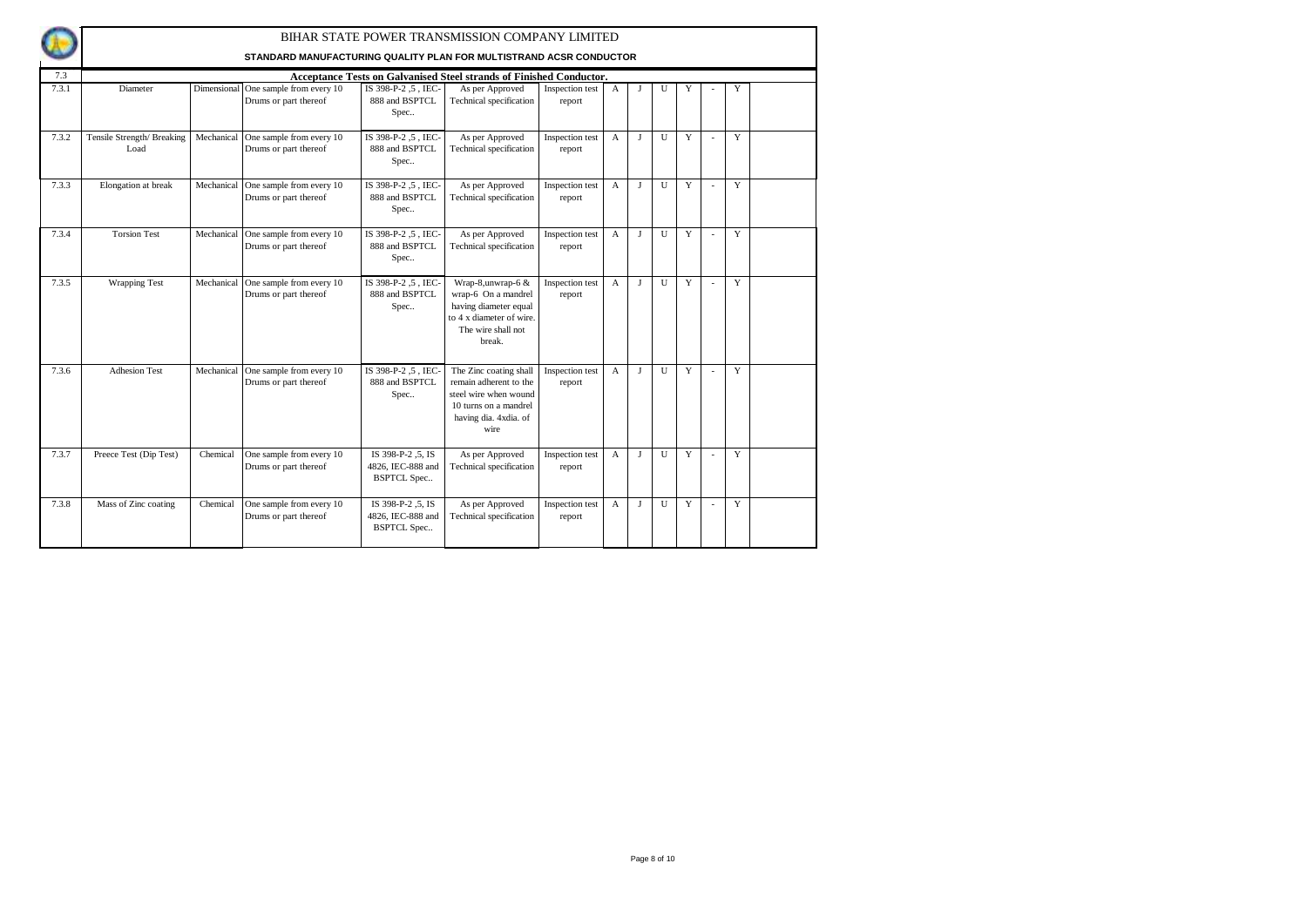|         |                                                                                    |              | STANDARD MANUFACTURING QUALITY PLAN FOR MULTISTRAND ACSR CONDUCTOR |                        | BIHAR STATE POWER TRANSMISSION COMPANY LIMITED  |                        |                |                |                         |                         |    |             |                                           |
|---------|------------------------------------------------------------------------------------|--------------|--------------------------------------------------------------------|------------------------|-------------------------------------------------|------------------------|----------------|----------------|-------------------------|-------------------------|----|-------------|-------------------------------------------|
|         | <b>Manufacturers Details</b>                                                       |              | <b>Customer</b>                                                    | <b>Vendor's Code</b>   | <b>Item: Multistrand</b>                        | M.Q.P.No. 045          |                |                |                         |                         |    |             | Valid From: 15.01.2016                    |
|         |                                                                                    |              | <b>BSPTCL</b>                                                      |                        | <b>ACSR Conductor</b>                           | <b>Rev. No. 00</b>     |                |                |                         |                         |    |             | Valid upto: Till Revision                 |
|         |                                                                                    |              |                                                                    |                        |                                                 | Date: 07.01.2016       |                |                |                         | Page                    |    |             |                                           |
| Sr. No. | <b>Components/ Operations</b>                                                      | Type of      | <b>Ouantum of Check/</b>                                           | Reference              | <b>Acceptance Norms</b>                         | Format of              |                |                | <b>Applicable Codes</b> |                         |    |             | <b>Remarks</b>                            |
|         | & Description of Test                                                              | <b>Check</b> | Sampling with basis                                                | document for           |                                                 | Record                 |                | $\overline{2}$ | $\mathbf{3}$            | $\overline{\mathbf{4}}$ | 5  | 6           |                                           |
| 7.4     |                                                                                    |              |                                                                    |                        | <b>Length measurement of Finished Conductor</b> |                        |                |                |                         |                         |    |             |                                           |
| 7.4.1   | Check for joints, surface                                                          | Visual &     | One sample from every 10                                           | IS 398-P-2 &5 and      | No scale on the surface                         | Inspection test        | A              |                | U                       | Y                       |    | Y           |                                           |
|         | finish and length                                                                  |              | Measuremen Drums or part thereof                                   | <b>BSPTCL Spec</b>     | and the surface shall be                        | report                 |                |                |                         |                         |    |             |                                           |
|         | measurement by rewinding                                                           |              |                                                                    |                        | free from any                                   |                        |                |                |                         |                         |    |             |                                           |
| 8.0     |                                                                                    |              |                                                                    |                        | <b>Wooden Drums and packing materials</b>       |                        |                |                |                         |                         |    |             |                                           |
| 8.1     | Dimensional check of                                                               |              | Dimensional 10% of offered drums                                   | IS: 1778 &             | <b>BSPTCL</b> approved                          | Inspection test        | $\overline{A}$ |                | $\mathbf{U}$            | Y                       |    | Y           |                                           |
|         | wooden drums                                                                       |              |                                                                    | <b>BSPTCL</b> approved | drum drawing                                    | report                 |                |                |                         |                         |    |             |                                           |
|         |                                                                                    |              |                                                                    | Drum drawing           |                                                 |                        |                |                |                         |                         |    |             |                                           |
| 8.2     | <b>Barrel Batten Test</b>                                                          | Mechanical   | One sample from every 10                                           | IS 1778                | <b>Barrel Baten strength</b>                    | Inspection test        | $\overline{A}$ | J              | U                       | Y                       | ٠  | Y           |                                           |
|         |                                                                                    |              | Drums or part thereof                                              |                        | Min. 300 Kgf.                                   | report                 |                |                |                         |                         |    |             |                                           |
| 8.3     | Chemical Test on water                                                             | Chemical     | One sample per batch of paper                                      |                        | Chloride - 0.05 % max.                          | TPL report             | D              | L              | $\mathbf{V}$            | Y                       |    | $\mathbf N$ |                                           |
|         | proof bituminised bamboo                                                           |              |                                                                    |                        | Sulphate- 0.25 % max.                           |                        |                |                |                         |                         |    |             |                                           |
| 8.4     | Visual check of wooden                                                             | Visual       | 100% drums                                                         | IS: 1778 &             | The inner cheek of the                          | Inspn. Report          | $\mathbf{A}$   | $\mathbf{I}$   | $\mathbf{U}$            | Y                       | ÷, | Y           |                                           |
|         | drums                                                                              |              |                                                                    | <b>BSPTCL</b> approved | flanges & drum barrels                          |                        |                |                |                         |                         |    |             |                                           |
|         |                                                                                    |              |                                                                    | Drum drawing           | surface shall be painted                        |                        |                |                |                         |                         |    |             |                                           |
| 9.0     | Packing, Marking and                                                               |              |                                                                    |                        |                                                 |                        |                |                |                         |                         |    |             |                                           |
| 9.1     | Application of water proof<br>bituminised bamboo paper                             | Visual       | 100%                                                               | <b>BSPTCL Spec</b>     | <b>BSPTCL Spec</b>                              | Joint Inspn.<br>Report | A              |                | $S/U^*$                 | Y                       |    | N           | $*100%$ by<br>Conductor<br>manufacturer & |
| 9.2     | Distance between<br>outermost layer and inner<br>surface of protective<br>laggings | Visual       | 100%                                                               | <b>BSPTCL Spec</b>     | <b>BSPTCL Spec</b><br>$(Min - 75mm)$            | Packing List           | $\overline{A}$ | $\mathbf{I}$   | $S/U^*$                 | Y                       |    | $\mathbf N$ | 10 % by<br>BSPTCL                         |
| 9.3     | No. of turns in outer most<br>layer                                                | Visual       | 100%                                                               | <b>BSPTCL Spec</b>     | <b>BSPTCL Spec</b>                              | Packing List           | $\mathsf{A}$   | J              | $S/U^*$                 | Y                       |    | $\mathbf N$ |                                           |
| 9.4     | Contract/ Award Letter no.                                                         | Visual       | 100%                                                               | <b>BSPTCL Spec</b>     | <b>BSPTCL Spec</b>                              | Packing List           | $\mathsf{A}$   | Т.             | $S/U^*$                 | Y                       |    | $\mathbf N$ |                                           |
| 9.5     | Manufacturer's Name and<br>Address                                                 | Visual       | 100%                                                               | <b>BSPTCL Spec</b>     | <b>BSPTCL Spec</b>                              | Packing List           | $\overline{A}$ | $\mathbf{I}$   | $S/U^*$                 | Y                       |    | N           |                                           |